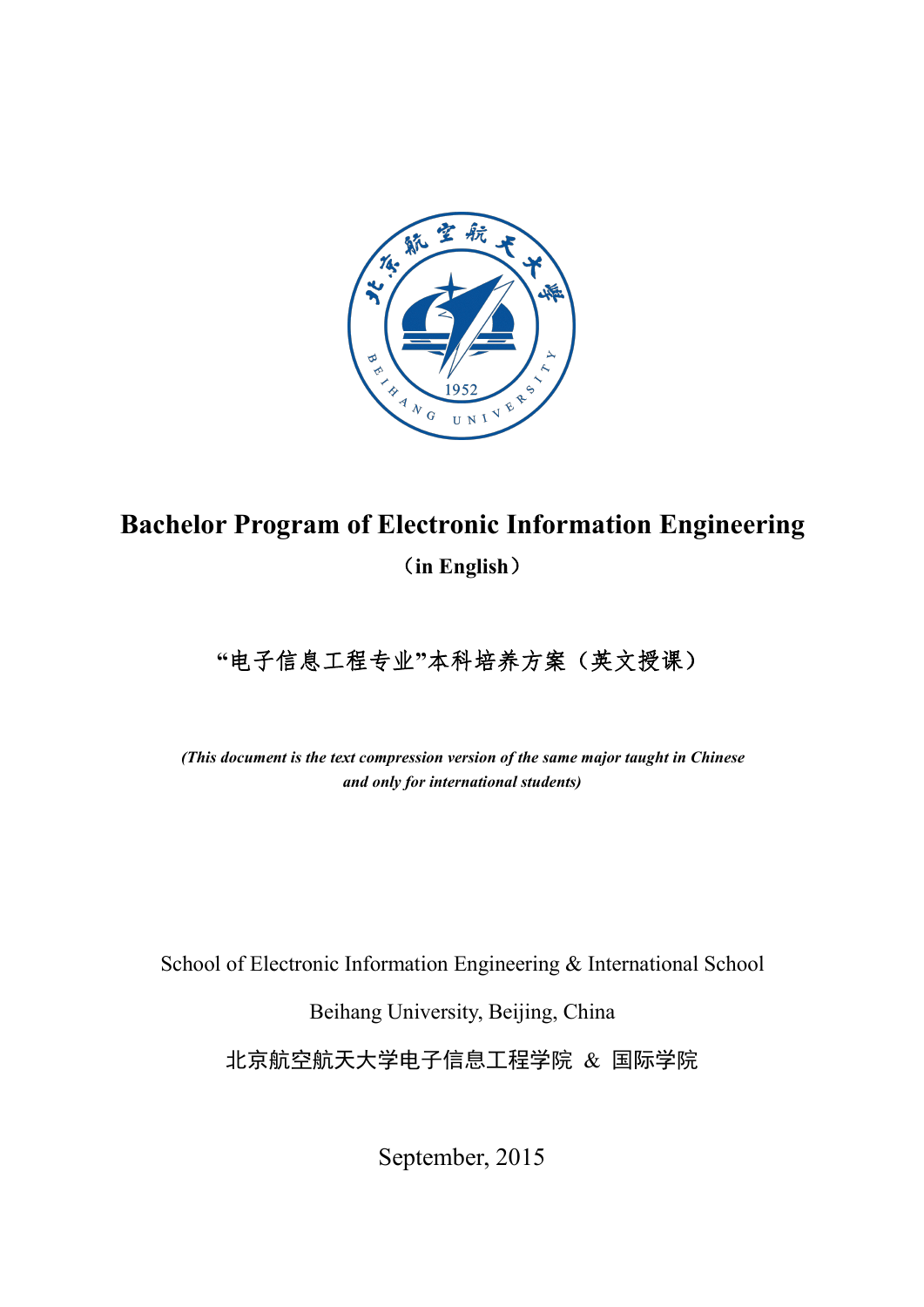

### **Bachelor Program of Electronic Information Engineering**

### 电子信息工程专业本科培养方案(全英文授课)

### 一、 专业简介

#### **I. Major Introduction**

信息科学和技术的发展对人类进步和社会发展产生了重大的影响,信息产业的迅速发展,已经 成为经济增长和社会发展的关键要素。电子信息类专业是伴随着电子、通信、信息和光电子技术的 发展而建立,以数学、物理和信息论为基础,以电子、光子和信息相结合的元器件以及电子工程、 通信系统和信息网络为研究对象,从元器件到系统,从网络到服务,基础理论完备,专业内涵丰富, 应用领域广泛,发展极为迅速,是推动信息产业发展和提升传统产业的基础专业之一。

The blossom of information science and technology has a significant influence on human progress and social development. Electronic Information major is set up accompanied by the development of electronic, communication, information and the photo-electronic technology, based on mathematics, physics and information theory. It regards components combining electron, photon and information as well as electronic engineering, communication system and information network as research objects. The major features complete theory basis, rich professional connotation and broad application fields from components to system, from network to service. With a rapid development, it's one of the basic majors that boost the development of information industry and promote the traditional industry.

电子信息类专业的主干学科是包含信息与通信工程、电子科学与技术、光学工程,相关学科包 括计算机科学与技术、控制科学与工程、仪器科学与技术、交通运输等,相关专业包括计算机类、 自动化类、电气类、仪器类、交通类等专业。电子信息类专业是具有理工融合特点的专业,主要包 括信息与通信工程、电子科学与技术、光学工程学科领域的基础理论、工程设计和系统实现技术。

The main subjects of Electronic Information major include information and communication engineering, electronic science and technology and optical engineering, its related disciplines cover computer science and technology, control science and engineering, instrument science and technology, transportation, etc... Majors such as computer, automation, electric, instruments, traffic are all related to it. Featuring an integration of science and engineering, Electronic and Information major includes information and communication engineering, electronic science and technology, as well as basic theory, project design and system implementation technologies in the field of optical engineering discipline.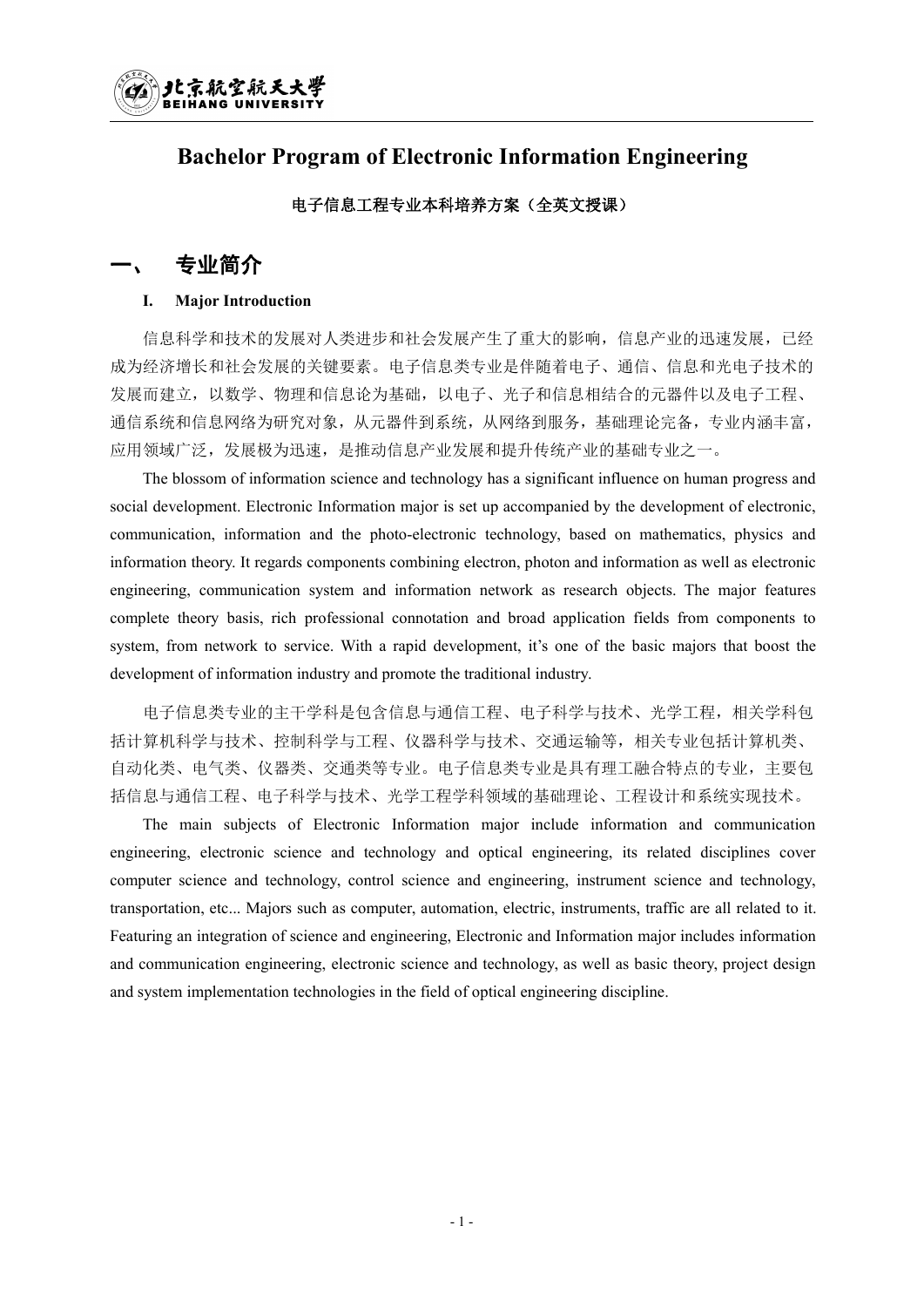### 培养目标

#### **II. Educational Objectives**

针对留学生的教育背景、认知特点及发展需求,培养具有扎实的自然科学基础知识和必备的专 业知识,具有良好的学习能力、实践能力、专业能力、创新能力,团队合作精神与国际视野,具备 从事各种电子信息系统、设备和器件的研究、设计、开发、制造、维护、管理等工作的高级人才。

Based on the education background and cognitive feature development need of oversea students, our Electronic Information Sciences are committed to developing advanced talents that have a solid grasp of natural science basics and essential expertise; possess good ability in learning, practice, specialty and innovation, as well as team spirit and international outlook; are engaged in a variety of works including studying, designing, developing, manufacturing, maintaining and managing electronic information systems, equipment and devices.

### 三、 毕业要求

#### **III. Degree Requirements**

来华留学生应具有一定的基础汉语水平,了解中国法律法规、传统文化和风俗习惯等,热爱母 校,亲华、知华、优华。

Foreign students should have some basic level of Chinese language, understanding Chinese laws and regulations, traditional culture and customs, etc., loving alma mater, knowing China and loving China.

在专业方面,能够将数学、自然科学、工程基础和电子信息专业知识用于解决复杂工程问题; 能够设计针对电子信息类复杂工程问题的解决方案,设计满足特定需求的系统、单元(部件)或工 艺流程,并能够在设计环节中体现创新意识;能够基于科学原理并采用科学方法对电子信息类复杂 工程问题进行研究;能够针对电子信息类复杂工程问题开发、选择与使用恰当的技术、资源、现代 工程工具和信息技术工具;能够基于电子信息工程相关背景知识进行合理分析,评价专业工程实践 和复杂工程问题解决方案;具有人文社会科学素养、社会责任感,能够在电子信息工程实践中理解 并遵守工程职业道德和规范;能够就电子信息类复杂工程问题与业界同行及社会公众进行有效沟通 和交流,并具备较强的国际视野,能够在跨文化背景下进行沟通和交流。

The students should have the ability to solve complex engineering problems by mathematics, natural sciences, engineering, electronic information knowledge, to design the solutions for complex electronic information engineering problems, to design the system, unit (parts) or process to meet the specific needs, to reflect the sense of innovation in the design phase, to use scientific methods in research of complex electronic information engineering problems based on scientific principles, to develop choose and use appropriate technology, resources, modern engineering tools and IT tools for complex electronic information engineering problems, to analyze and evaluate professional engineering practice and solutions to complex engineering problems based on relative background knowledge of electronic engineering, to understand and comply professional ethics and norms with humanities and social science literacy, social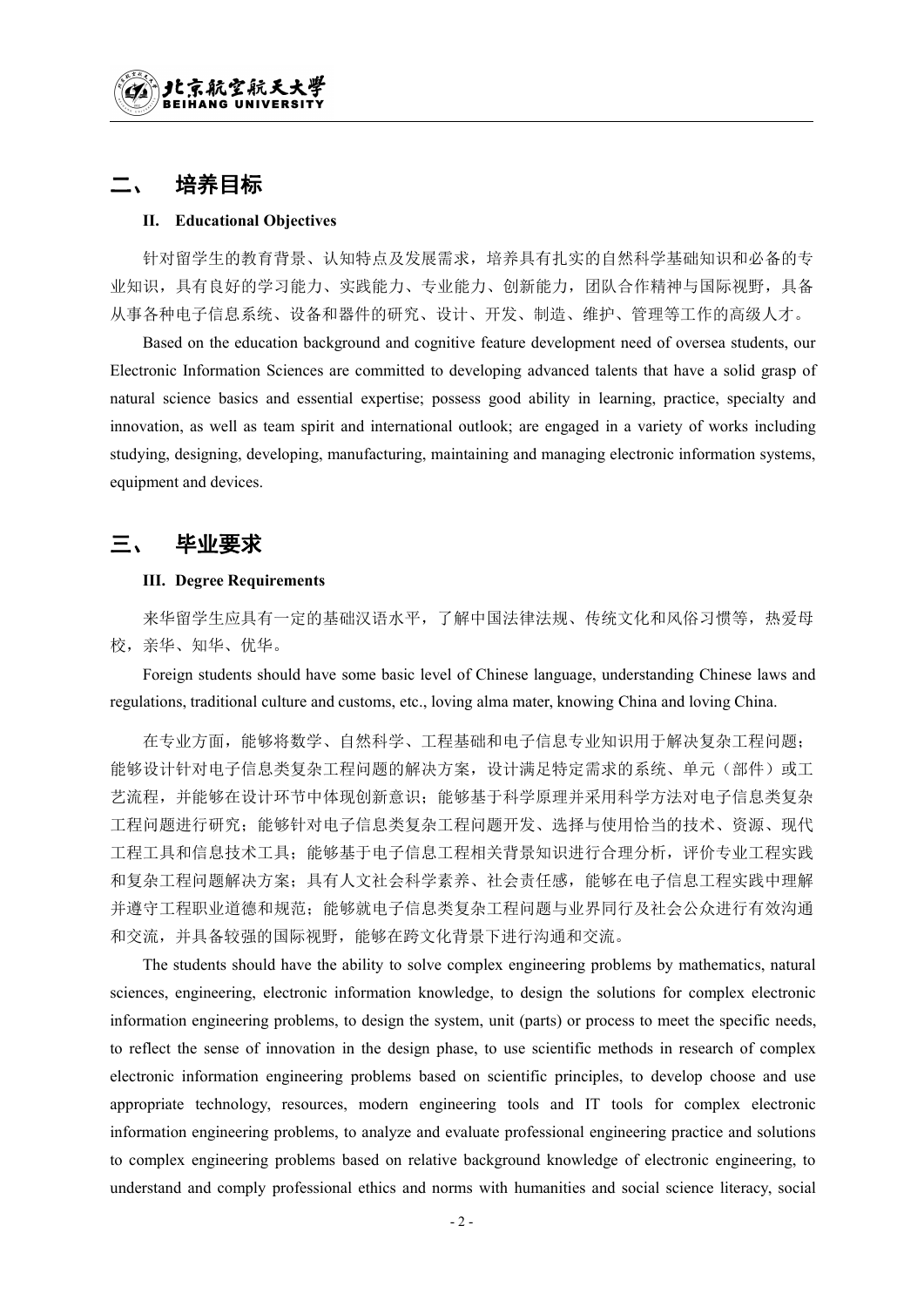

responsibility in electronic engineering practice, to communicate and exchange complex engineering problems with industry peers and the public effectively, and to communicate and exchange in a cross-cultural context with a strong international view.

四、 学制、学位

**IV. Study Period**

学制: 四年 Study Period: 4 Years, Maximum: 6 Years (not including military service time) 授予学位:工学学士

Degrees Conferred: Bachelor of Engineering

### 五、 专业特色

### **V. Characteristics**

本专业按电子信息工程大类培养"学术型与工程型相结合"的宽口径人才。本专业重视未来高 水平人才所应具有的人文素养,强化数理知识及学科基础理论,秉承"寓教于研"的办学理念,依 托学校、学院优势课程、实验教学平台、科学研究平台与师资队伍,联合航空航天、通信电子领域 的大型企业,注重系统级知识体系的培养,鼓励学生跨专业跨学科学习。

The program of Electronic Information Engineering trains "Academic and Engineering combined" talents with the wide caliber. The program focuses on importance of the humanities, mathematical knowledge and basic theory for disciplines in future high-level professional people. Adhering to the "instruction in research" philosophy and relying on advantage curriculums of university and school, experimental teaching platform, scientific research platform and joint large aerospace, aviation and electronic communications enterprises, the program pays attention to cultivate the system level knowledge and to encourage students joining interdisciplinary learning.

## 六、 主干学科

#### **VI. Main Disciplines**

信息与通信工程

Information and Communication Engineering

- 电子科学与技术 Electronic Science and Technology
- 光学工程 Optical Engineering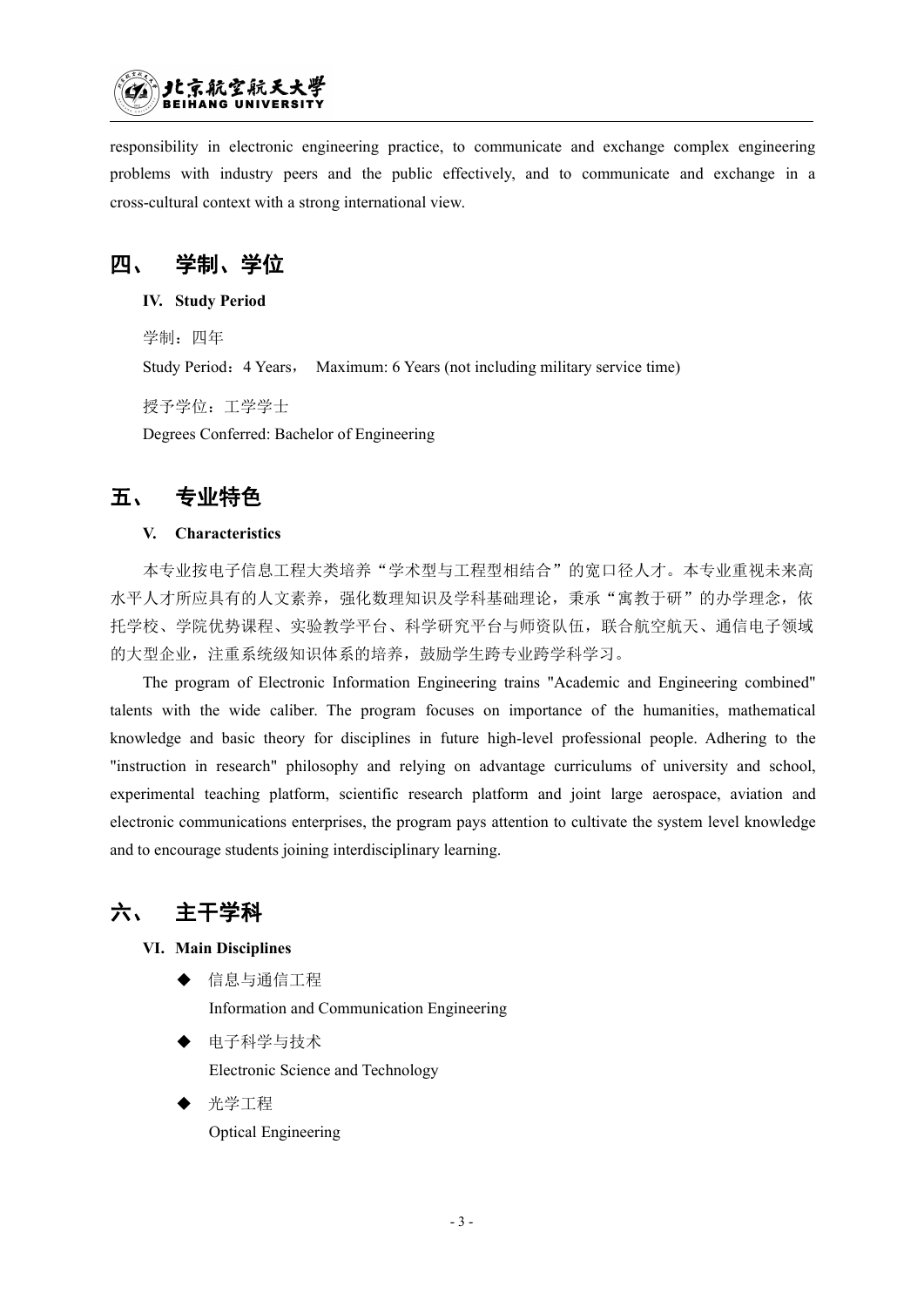### 七、 课程体系

### **VII. Program Structure and Modules**

共分为三个课程模块:基础课程、语言及文化课程、通识课程和专业课程。

There are three course modules: Foundation Courses, General Education (GE) Courses and Major Courses.

### 表 1 课程体系及各课程类别的最低学分要求示意图

Table 1 The Credit Requirement (Minimum) of each Course Type for Bachelor in Electronic Information

| 课程模块                      | Order        | 课程类别                                   | 学分             |
|---------------------------|--------------|----------------------------------------|----------------|
| <b>Course Module</b>      |              | <b>Course Type</b>                     | <b>Credits</b> |
|                           | $\mathbf{A}$ | 数学与自然科学类                               | 33.0           |
| I 基础课程                    |              | Mathematics and Natural Sciences (MNA) |                |
| <b>Foundation Courses</b> | $\, {\bf B}$ | 工程基础类                                  | 12.0           |
|                           |              | <b>Engineering Fundamentals (EF)</b>   |                |
| (FC)                      | $\mathbf C$  | 语言和文化                                  | 10.0           |
|                           |              | Language and Culture (LC)              |                |
|                           |              | 思政类                                    |                |
|                           | $\mathbf D$  | Ideology and Politics (IP)             |                |
|                           |              | 军理类                                    |                |
|                           |              | Military Theory (MT)                   |                |
| II 通识课程                   | $\mathbf E$  | 体育类                                    | --             |
| <b>General Education</b>  |              | Physical Education (PE)                |                |
| Courses                   | ${\bf F}$    | 核心通识课程                                 | 2.0            |
| (GE)                      |              | Core GE Courses (C-GE)                 |                |
|                           | G            | 一般通识                                   | 2.0            |
|                           |              | General GE Courses (G-GE)              |                |
|                           | H            | 博雅类                                    |                |
|                           |              | Liberal Arts (LA)                      |                |
|                           | I            | 核心专业基础课                                |                |
| III 专业课程                  |              | Core Major Course (C-MC)               |                |
| Major Courses             | $\mathbf J$  | 一般专业课                                  | 58.0           |
|                           |              | General Major Course (G-MC)            |                |
| (MC)                      | L            | 专业实践课                                  |                |
|                           |              | Practical Major Course (PMC)           |                |

基础课程模块,主要包括数学与自然科学类(如数学、物理等)、工程基础类(如机械和电子工 程训练、C 语言编程等),以及语言类。其中,《汉语》和《中国概况》是来华留学英文授课本科生 的必修课。通识课程模块,旨在培养和提高学生在人文、社科等方面的知识和修养。

Foundation Courses (FC) include Mathematics and Natural Sciences courses (Mathematics, Physics, etc.), Engineering Fundamentals courses (Mechanism, Electronics Engineering, C language, etc.). Language courses include Chinese courses for oversea student studied in China. General Education courses are courses to improve knowledge and cultivation in humanities and social sciences.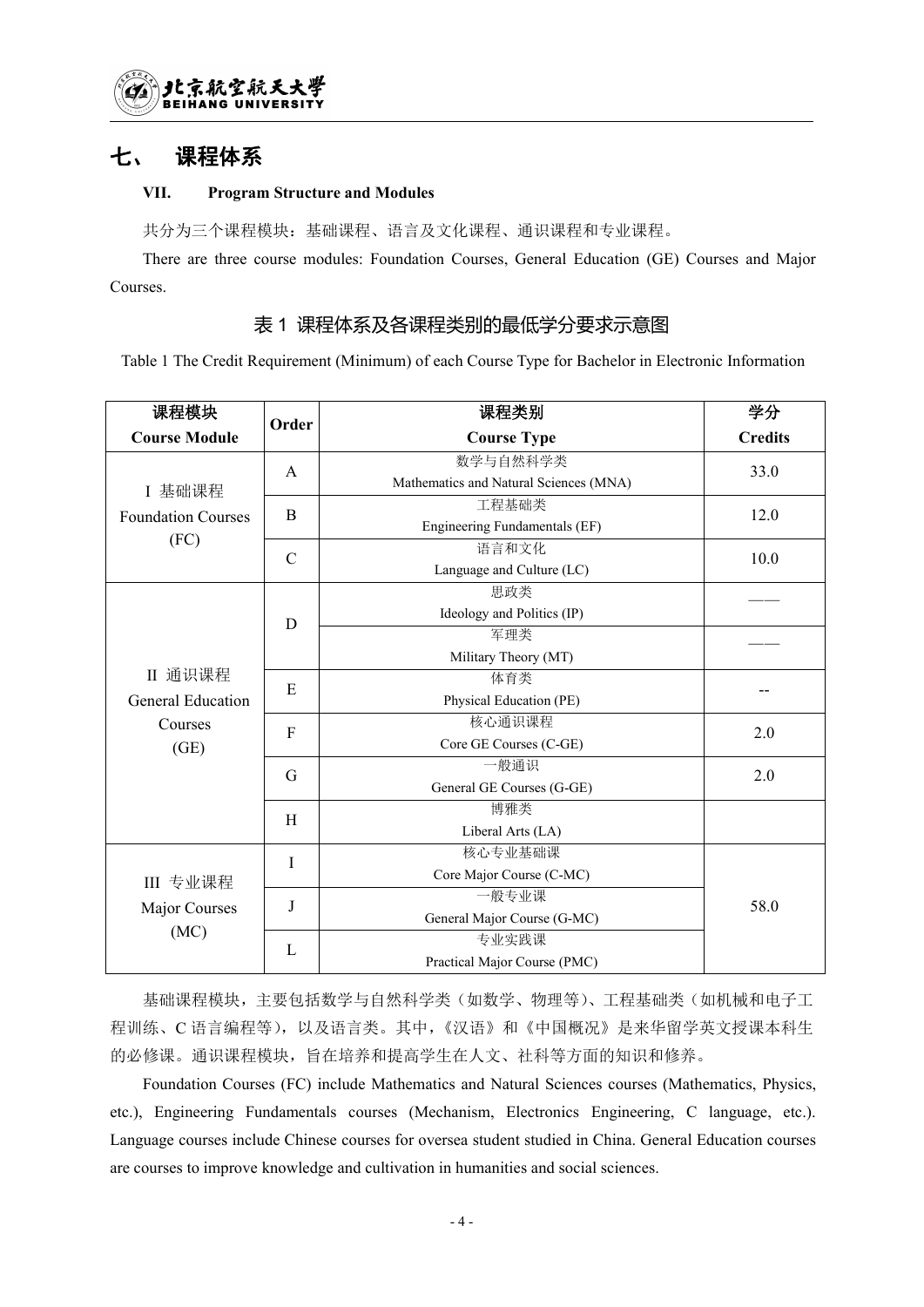博雅类主要含暑期学校和社会实践。

Liberal Arts (LA) mainly include summer school course and social practice course.

专业课程模块,分为专业基础课程、实践课程(含毕业设计)、专业核心课程以及一般专业选修 课程。学生可根据个人的兴趣及发展方向,在学业指导老师的指导下学习。

Major courses are divided into Fundamental Major Course, Major-oriented Course, General Major Courses and Practical Major Courses (including Graduation Project). The students can select based on their own interest and direction under the guidance of school academic advisors.

## 八、 主要课程

### **VIII. Main Major courses**

电路分析、电子电路Ⅰ、电磁场理论、信号与系统、微波技术、电子电路Ⅱ、数字电路与系统、 数字信号处理、随机过程理论、通信原理、信息论基础、自动控制原理

Circuit analysis, Electronic circuit I, Electromagnetic field theory, Signal and systems, Microwave technology, Electronic circuit II, Digital circuit and system, Digital signal processing, Stochastic process theory, Communication principles, Information theory fundamental, Automatic control principle.

## 九、 主要实践教学环节及安排

### **IX. Main Internship and Practical (Including experiments)**

| 序号             | 课程名称                                                             | 课程类别               | 开课学期            | 学分             | 总学时          |
|----------------|------------------------------------------------------------------|--------------------|-----------------|----------------|--------------|
| No.            | <b>Course Title</b>                                              | <b>Course Type</b> | <b>Semester</b> | <b>Credits</b> | <b>Hours</b> |
|                | 机械工程技术训练 A<br>Mechanical Technology Practice A                   | EF                 | 2               | 3.0            | 140          |
| 2              | 基础物理实验 B(1)<br>Fundamental Physics Experiments B (1)             | <b>MNA</b>         | 3               | 2.0            | 32           |
| 3              | 基础物理实验 B(2)<br>Fundamental Physics Experiments B (2)             | <b>MNA</b>         | $\overline{4}$  | 2.0            | 32           |
| $\overline{4}$ | 电子工程技术训练<br><b>Electronic Technology Practice</b>                | EF                 | $\overline{4}$  | 2.0            | 64           |
| 5              | 模拟电路技术实践<br>Basic Practice on Electrical Technology I            | EF                 | $\overline{4}$  | 1.0            | 32           |
| 6              | 数字电路技术实践<br>Basic Practice on Electrical Technology II           | EF                 | 5               | 1.0            | 32           |
| 7              | 社会实践<br><b>Social Practice</b>                                   | LA                 | 6               | 1.0            | 16           |
| 8              | 综合创新系列-综合设计<br>Comprehensive Innovation- Comprehensive<br>Design | <b>PMC</b>         | 6               | 2.0            | 32           |
| 9              | 生产实习<br><b>Production Practical</b>                              | <b>PMC</b>         | 6.5             | 3.0            | 3 weeks      |

表 2 实践课程清单

|  | Table 2 Practical Courses |  |
|--|---------------------------|--|
|--|---------------------------|--|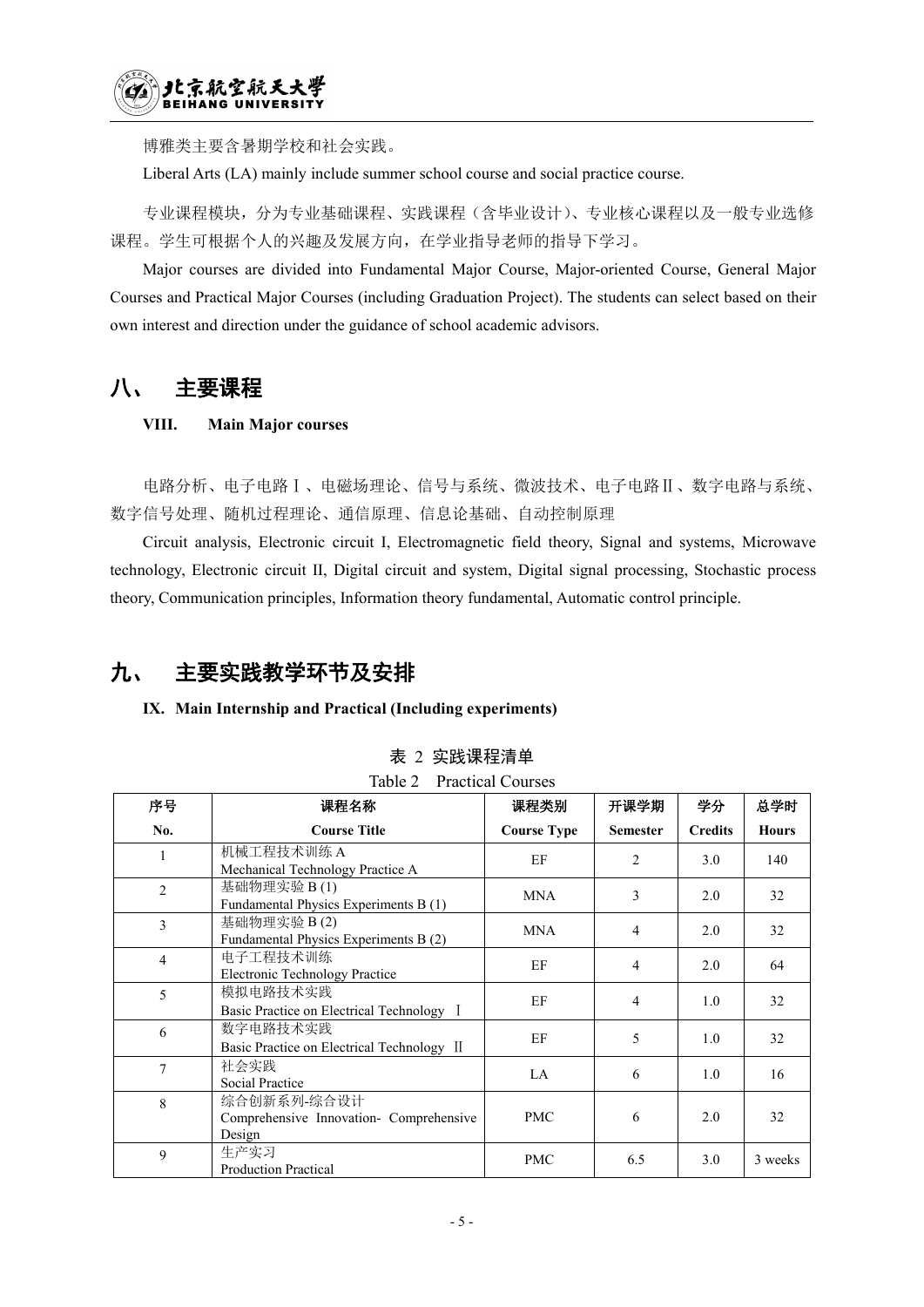

| 序号  | 课程名称                      | 课程类别                | 开课学期     | 学分     | 总学时          |
|-----|---------------------------|---------------------|----------|--------|--------------|
| No. | C <b>ourse Title</b>      | C <b>ourse Type</b> | Semester | redits | <b>Hours</b> |
| 10  | 毕业设计                      | PMC                 | $7 - 8$  | 8.0    | 16weeks      |
|     | <b>Graduation Project</b> |                     |          |        |              |

## 十、 毕业最低学分

### **X. Minimum Required for Graduation**

毕业最低学分要求:在满足各课程类别最低学分的要求下,总学分不低于 125 学分。

Minimum Required for Graduation=125 credits, and meet the credit requirement of each Course Type at the same time.

# 十一、 教学进程计划

### **XI. Education Curriculum**

the 1 st Semester

| Code       | <b>Title</b>                                                   | <b>Hours</b> | <b>Credits</b> | <b>Note</b> | Course<br><b>Type</b> | Evaluation  |
|------------|----------------------------------------------------------------|--------------|----------------|-------------|-----------------------|-------------|
| A09A101I   | 工科高等数学(1)<br>Advanced Mathematics for Engineering (1)          | 90           | 6.0            | Compulsory  | <b>MNA</b>            | Examination |
| B25D111I   | 中国概况<br>Introduction to China                                  | 32           | 2.0            | Compulsory  | LC                    | Examination |
| B1C251131L | 汉语(1)<br>Chinese $(1)$                                         | 64           | 4.0            | Compulsory  | LC                    | Examination |
| C05D101I   | 航空航天概论 B<br>Introduction to Aeronautics and Astronautics B     | 32           | 2.0            | Compulsory  | $C-GE$                | Examination |
| C06D101I   | 大学计算机基础<br>University Computer Foundation                      | 44           | 2.0            | Compulsory  | $G-GE$                | Examination |
| C32D101I   | 工程认识<br>Engineering Experience and Cognition                   | 20           | 0.5            | Compulsory  | EF                    | Examination |
| E02D111I   | 电子信息工程导论<br>Introduction to Electronic Information Engineering | 16           | 1.0            | Compulsory  | EF                    | Examination |
|            | 学期学分小计 Semester Credits                                        |              | 17.5           |             |                       |             |

the 2 nd Semester

| Code       | <b>Title</b>                                        | Hours | <b>Credits</b> | <b>Note</b> | Type       | Evaluation  |
|------------|-----------------------------------------------------|-------|----------------|-------------|------------|-------------|
| A09A102I   | 工科高等数学(2)<br>Advanced Mathematics (2)               | 86    | 5.0            | Compulsory  | <b>MNA</b> | Examination |
| A19A101I   | 工科大学物理(1)<br>University Physics for Engineering (1) | 64    | 4.0            | Compulsory  | <b>MNA</b> | Examination |
| B1C251141L | 汉语(2)<br>Chinese $(2)$                              | 64    | 4.0            | Compulsory  | LC         | Examination |
| A09A103I   | 工科高等代数<br>Advanced Algebra                          | 90    | 6.0            | Compulsory  | <b>MNA</b> | Examination |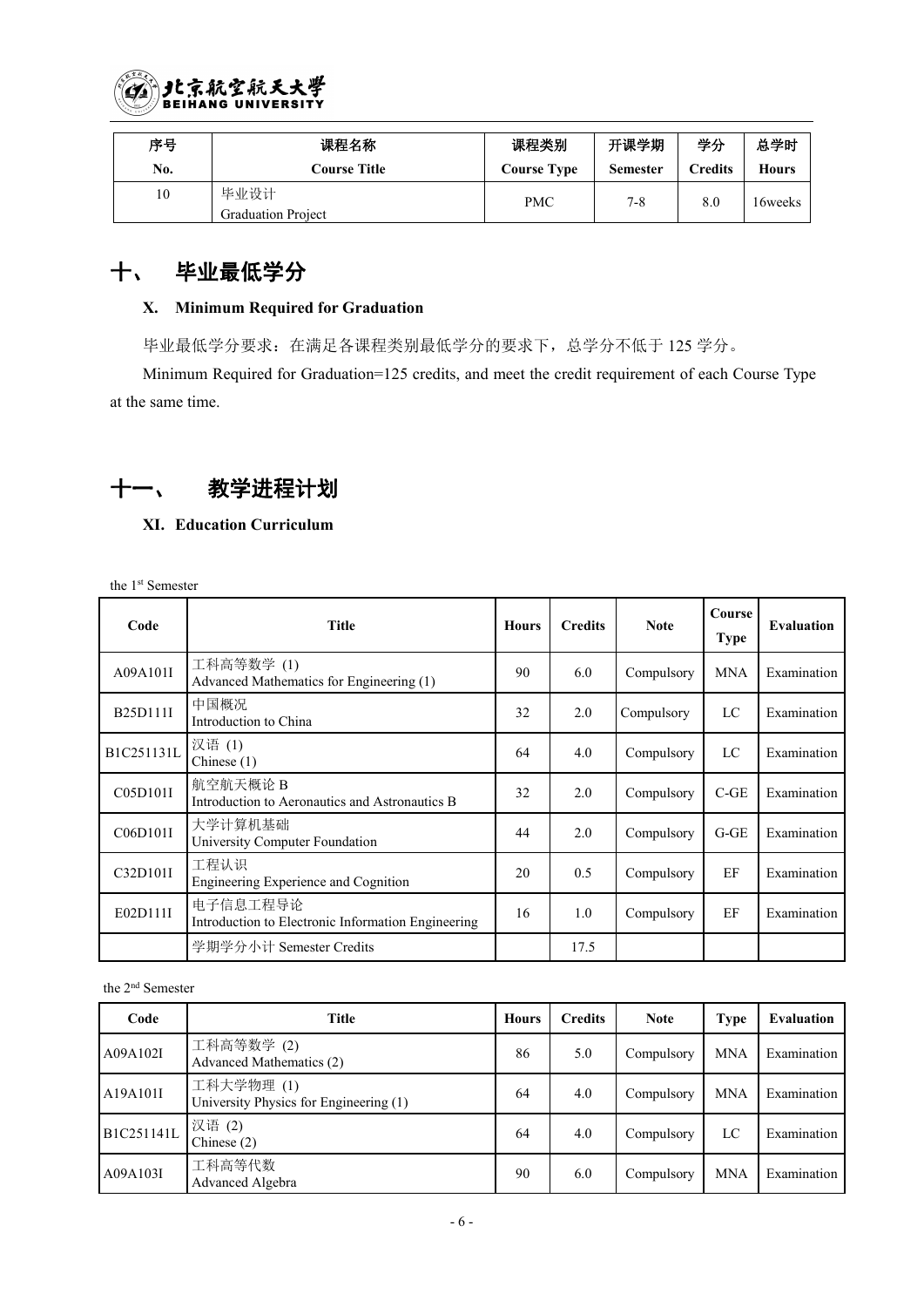

| Code     | Title                                                    | <b>Hours</b> | <b>Credits</b> | <b>Note</b> | Type | Evaluation  |
|----------|----------------------------------------------------------|--------------|----------------|-------------|------|-------------|
| G32A201I | 机械工程技术训练 A<br>Mechanical Technology Practice A           | 144          | 3.5            | Compulsory  | EF   | Examination |
| C25D121I | C语言程序设计与实践<br>C Programming Language Design and Practice | $32+16$      | 2.5            | Compulsory  | EF   | Examination |
|          | 学期学分小计 Semester Credits                                  |              | 25.0           |             |      |             |

the 3 rd Semester

| Code     | <b>Title</b>                                         | <b>Hours</b> | <b>Credits</b> | <b>Note</b> | <b>Type</b> | Evaluation  |
|----------|------------------------------------------------------|--------------|----------------|-------------|-------------|-------------|
| A09B204I | 概率统计A<br>Probability Statistics A                    | 48           | 3.0            | Compulsory  | <b>MNA</b>  | Examination |
| A09B2060 | 复变函数<br>Complex Variables                            | 32           | 2.0            | Compulsory  | <b>MNA</b>  | Examination |
| A19A202I | 工科大学物理(2)<br>University Physics for Engineering (2)  | $64+16$      | 4.0            | Compulsory  | <b>MNA</b>  | Examination |
| A19A103I | 基础物理实验 B(1)<br>Fundamental Physics Experiments B (1) | 28           | 1.5            | Compulsory  | <b>MNA</b>  | Examination |
| C02D222I | 计算机软件技术基础<br>Software Technical Fundament            | $48 + 16$    | 3.5            | Compulsory  | EF          | Examination |
| E02B231I | 电路分析<br>Circuit Analysis                             | $48 + 16$    | 3.5            | Compulsory  | $C-MC$      | Examination |
|          | 学期学分小计 Semester Credits                              |              | 17.5           |             |             |             |

the 4 th Semester

| Code     | <b>Title</b>                                          | Hours   | <b>Credits</b> | <b>Note</b> | <b>Type</b> | Evaluation  |
|----------|-------------------------------------------------------|---------|----------------|-------------|-------------|-------------|
| A19A104I | 基础物理实验 B(2)<br>Fundamental Physics Experiments B (2)  | 24      | 1.5            | Compulsory  | <b>MNA</b>  | Examination |
| E02B251I | 信号与系统<br>Signals and Systems                          | $48+16$ | 3.5            | Compulsory  | C-MC        | Examination |
| E02B241I | 电磁场理论<br>Electromagnetic Field Theory                 | $48+16$ | 3.5            | Compulsory  | C-MC        | Examination |
| E02B253I | 电子电路 I<br>Analog Electronic Circuit I                 | $48+16$ | 3.5            | Compulsory  | $C-MC$      | Examination |
| E03A201I | 模拟电路技术实验<br>Basic Practice on Electrical Technology I | 32      | 1.0            | Compulsory  | EF          | Examination |
| G32A204I | 电子工程技术训练<br><b>Electronic Technology Practice</b>     | 64      | 2.0            | Compulsory  | EF          | Examination |
|          | 学期学分小计 Semester Credits                               |         | 15.0           |             |             |             |

the 5 th Semester

| Code     | <b>Title</b>                            | Hours     | <b>Credits</b> | <b>Note</b>       | <b>Type</b> | Evaluation  |
|----------|-----------------------------------------|-----------|----------------|-------------------|-------------|-------------|
| E02B352I | 随机过程理论<br><b>Stochastic Process</b>     | 32        | 2.0            | Compulsory        | $C-MC$      | Examination |
| E02B334I | 数字电路与系统<br>Digital Circuit              | $48 + 16$ | 3.5            | Compulsory        | $C-MC$      | Examination |
| E02B342I | 微波技术<br>Microwave Technology            | $48 + 16$ | 3.5            | <b>Compulsory</b> | $C-MC$      | Examination |
| E02B333I | 电子电路II<br>Analog Electronic Circuits II | $48 + 16$ | 3.5            | Compulsory        | $C-MC$      | Examination |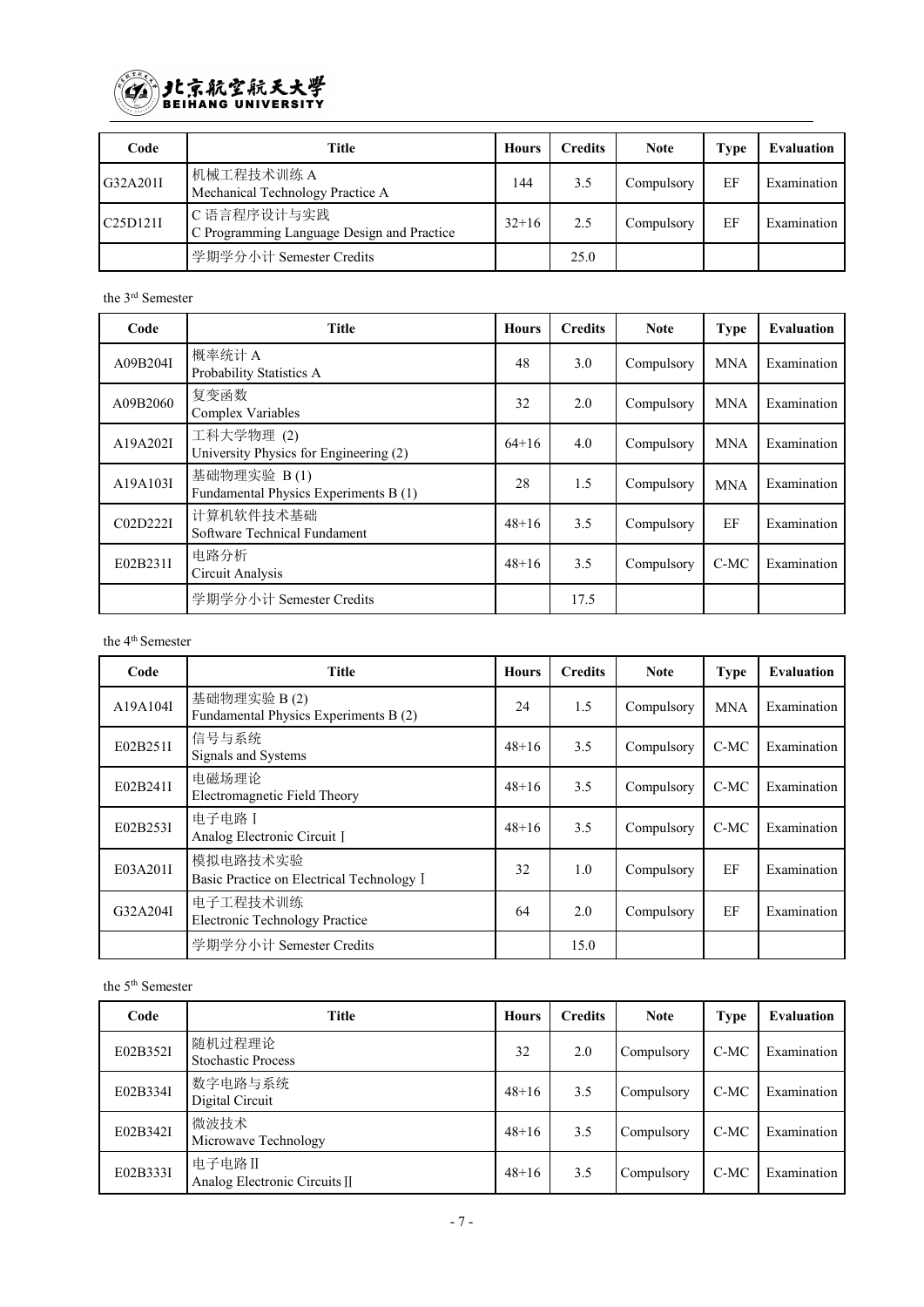

| E03A302I | 数字电路技术实践<br>Basic Practice on Electrical Technology II | $\mathcal{L}$<br>$\mathcal{L}$ |       | Compulsory | EF | Examination |
|----------|--------------------------------------------------------|--------------------------------|-------|------------|----|-------------|
|          | 学期学分小计 Semester Credits                                |                                | 1 J.J |            |    |             |

#### the 6 th Semester

| Code      | <b>Title</b>                                                    | <b>Hours</b> | <b>Credits</b> | <b>Note</b> | Type       | Evaluation  |
|-----------|-----------------------------------------------------------------|--------------|----------------|-------------|------------|-------------|
| E02D362I  | 自动控制原理<br>Principle of Automatic Control                        | $26+12$      | 2.0            | Compulsory  | $C-MC$     | Examination |
| E02D323I  | 微机原理与接口技术<br>Principle and Interface Technique of Microcomputer | $40+16$      | 3.0            | Compulsory  | EF         | Examination |
| E02B353I  | 数字信号处理<br>Digital Signal Processing                             | $48+16$      | 3.5            | Compulsory  | $C-MC$     | Examination |
| E02D354I  | 信息论基础<br>Basis of Information Theory                            | 32           | 2.0            | Compulsory  | $C-MC$     | Examination |
| B3J023930 | 综合创新系列-综合设计<br>Comprehensive Innovation-Comprehensive Design    | 64           | 2.0            | Compulsory  | <b>PMC</b> | Examination |
|           | 学期学分小计 Semester Credits                                         |              | 12.5           |             |            |             |

the 7 th Semester

| Code     | <b>Title</b>                                                 | <b>Hours</b> | <b>Credits</b> | <b>Note</b> | <b>Type</b> | Evaluation  |
|----------|--------------------------------------------------------------|--------------|----------------|-------------|-------------|-------------|
| E02B371I | 通信原理<br>Principle of Communication                           | $48 + 16$    | 3.5            | Compulsory  | $C-MC$      | Examination |
| F02D414I | 通信天线与馈电系统(留学生)<br>Antennas and Feed System for Communication | $32+16$      | 2.5            | Compulsory  | G-MC        | Examination |
| F02D411I | 无线电导航<br>Radio Navigation                                    | 32           | 2.0            | Compulsory  | $G-MC$      | Examination |
|          | 学期学分小计 Semester Credits                                      |              | 8.0            |             |             |             |

| the 8 <sup>th</sup> Semester |                                 |         |     |            |            |      |
|------------------------------|---------------------------------|---------|-----|------------|------------|------|
|                              | 论文<br><b>Graduation Project</b> | 16weeks | 8.0 | Compulsory | <b>PMC</b> | Test |

### 备注:

### (**1**)只列出各学期必修课程目录

Only compulsory courses are listed

### (**2**)课程类别的相关说明

Explanation of course type**:** 数学与自然科学类 Mathematics and Natural Sciences (MNA) 工程基础类 Engineering Fundamentals (EF) 语言和文化 Language and Culture (LC) 核心通识课程 Core GE Courses (C-GE)